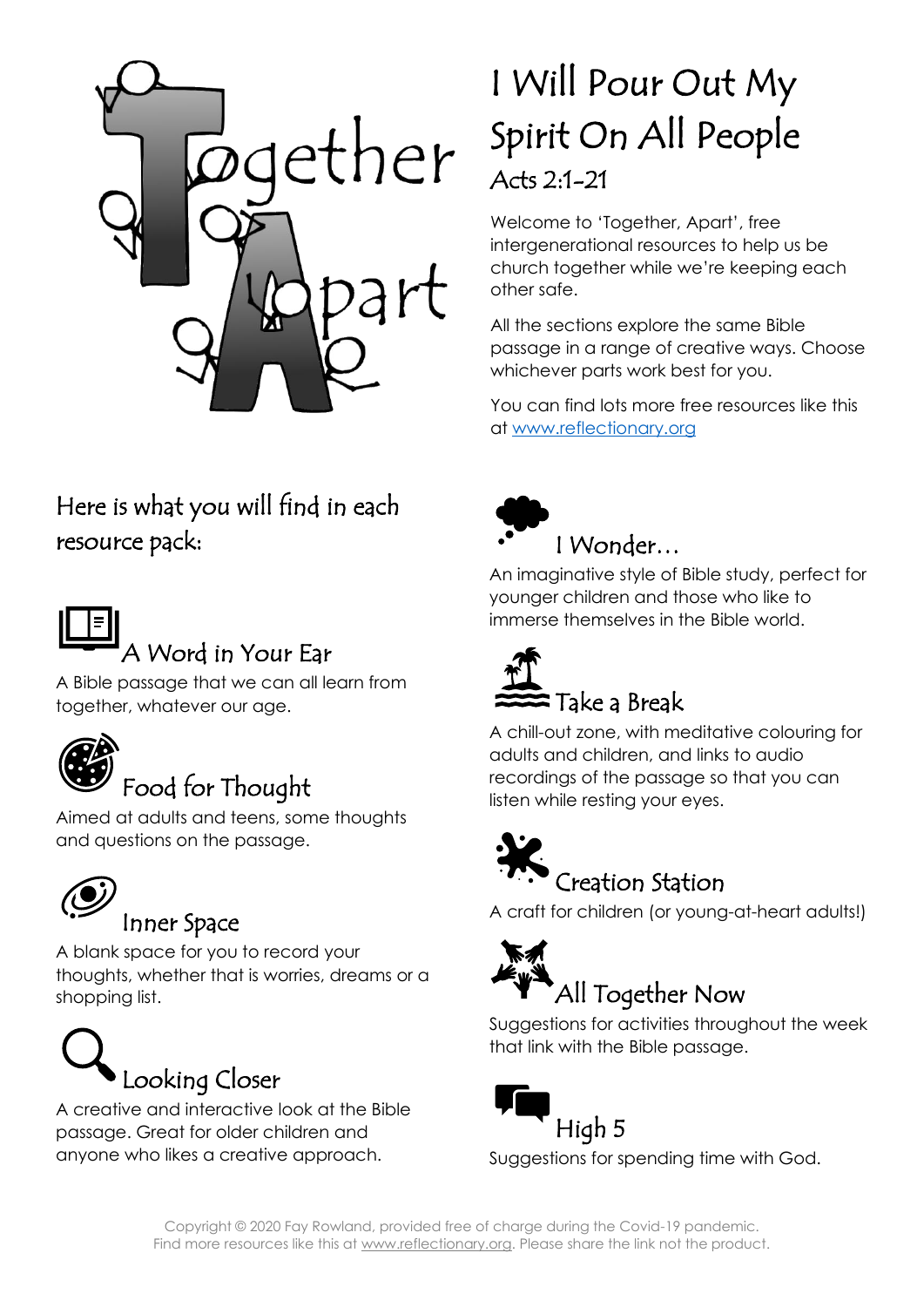

# A Word in Your Ear

Take your time reading this extract from our Bible passage. Ask God to help you hear. You can decorate the space around the words if you like.

# Acts 2:1-4, 17, 21

When the day of Pentecost came, they were all together in one place. Suddenly a noise like a strong, blowing wind came from heaven and filled the whole house where they were sitting.

They saw something like flames of fire that were separated and stood over each person there. They were all filled with the Holy Spirit, and they began to speak different languages by the power the Holy Spirit was giving them.

'God says: In the last days I will pour out my Spirit on all kinds of people. Your sons and daughters will prophesy. Your young men will see visions, and your old men will dream dreams. Then anyone who calls on the Lord will be saved.' " (NCV)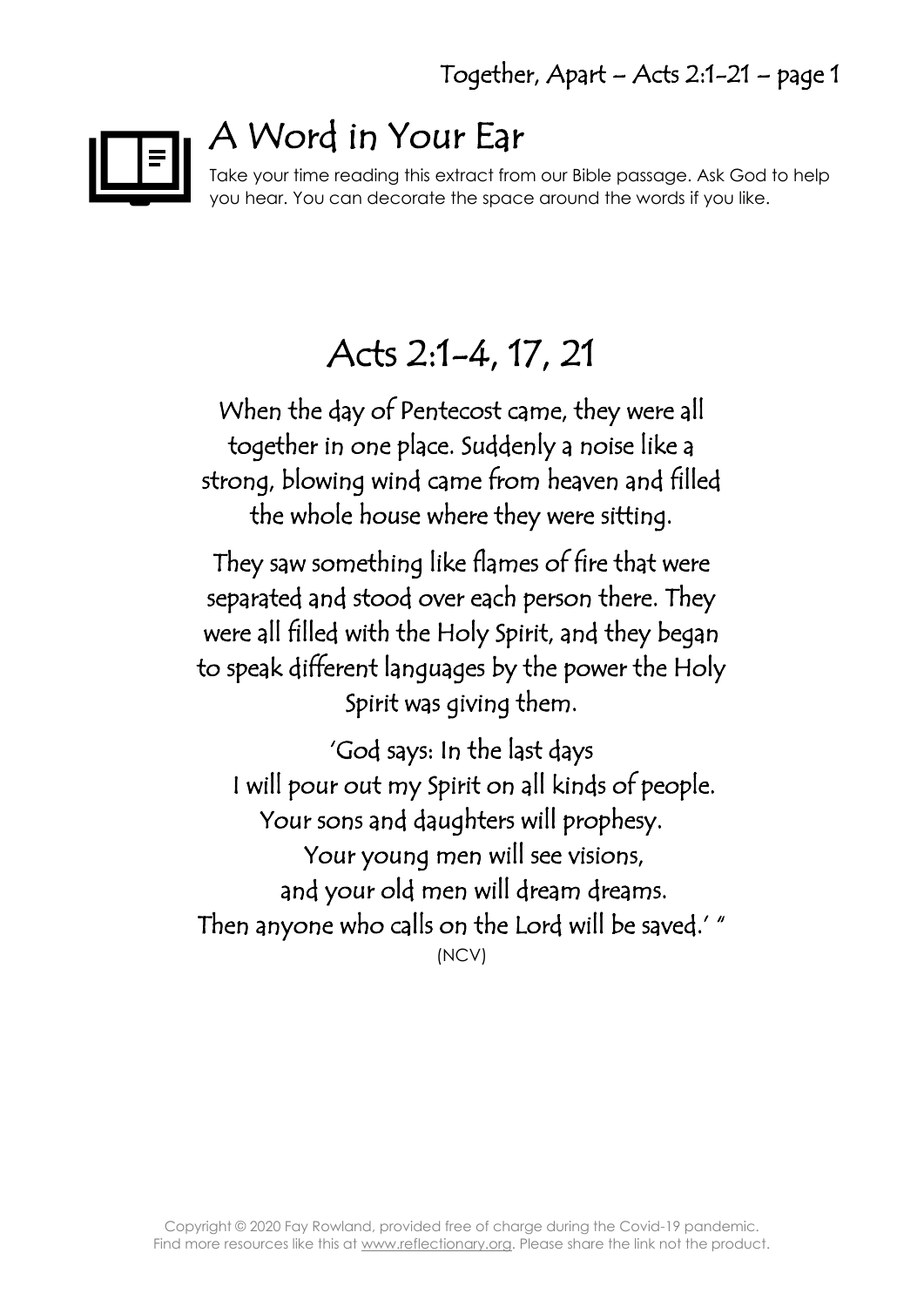

# Food for Thought

**Check out these bonus resources from my blog, [The Reflectionary:](https://reflectionary.org/2017/05/08/john-1415-21/)**

- **[Reflection on Acts 2 and spiritual gifts](https://reflectionary.org/2017/05/22/acts-21-21-1-corinthians-123b-13/)**
- **[Reflection on Acts 2:14a, 36-41](https://reflectionary.org/2017/04/17/acts-214a-36-41/) – including fun game about passing on the message**
- **[Reflection of Ezekiel's valley of dry bones and Pentecost](https://reflectionary.org/2018/05/14/ezekiel-371-14-bones-and-breath/)**

Have you ever wondered about weird stuff at Pentecost? Why the wind, why the flames, why the different languages? There's a lot of symbolism going on, and the disciples and those around them would have spotted it. Let's dig in.

First, the wind. It had more meanings to the first readers than we might catch. The Greek word in verse 2, πνοή (*pnoe*) also means breath, so we can read it as 'there came from heaven a sound like a mighty blowing'. It's also used later in Acts, where it speaks of God who give us 'life and breath and everything'. (Acts 17:25) The other word for wind or breath, πνεῦμα (*pneuma*), appears in verse 4 and in the quote from Joel, where it is translated Spirit.

#### **Q: Where else in the New Testament and Old Testament do we hear of God's breath? What do we lose in English by having separate words for wind, breath and spirit?**

Fire. Fire is a strange thing: neither animal, vegetable nor mineral, yet seemingly alive. It moves, it feeds, it reproduces. It changes everything it touches. In a world before antibiotics and disinfectants, fire was the one reliable way to purify things.

For the gathered disciples, the sight of fire would have reminded them of the burning bush which made holy the ground around it, the pillar of fire that guided the Israelites from Egypt, the fire that descended when Solomon dedicated the temple, and many other instances.

#### **Q: Where else do we find fire representing the presence of God, and what aspects of fire make it an appropriate symbol for God's presence? What is the significance of the fire separating and resting on each person at Pentecost?**

The sudden ability to speak foreign languages seems a strange gift for the Holy Spirit to give. People thought the disciples were drunk! And what was the point? Sure, the people gathered in Jerusalem spoke a dozen different languages – just like modern London or Cambridge on a sunny Saturday – but they would all have understood Greek. (Today, English is the international language, then it was Greek. That's why it was used for The New Testament.) So why bother? The disciples could have just spoken Greek to everyone.

#### **Q: What do you think, why did God bother? How does this link with Genesis 11? What would be today's equivalent of speaking everyone's language?**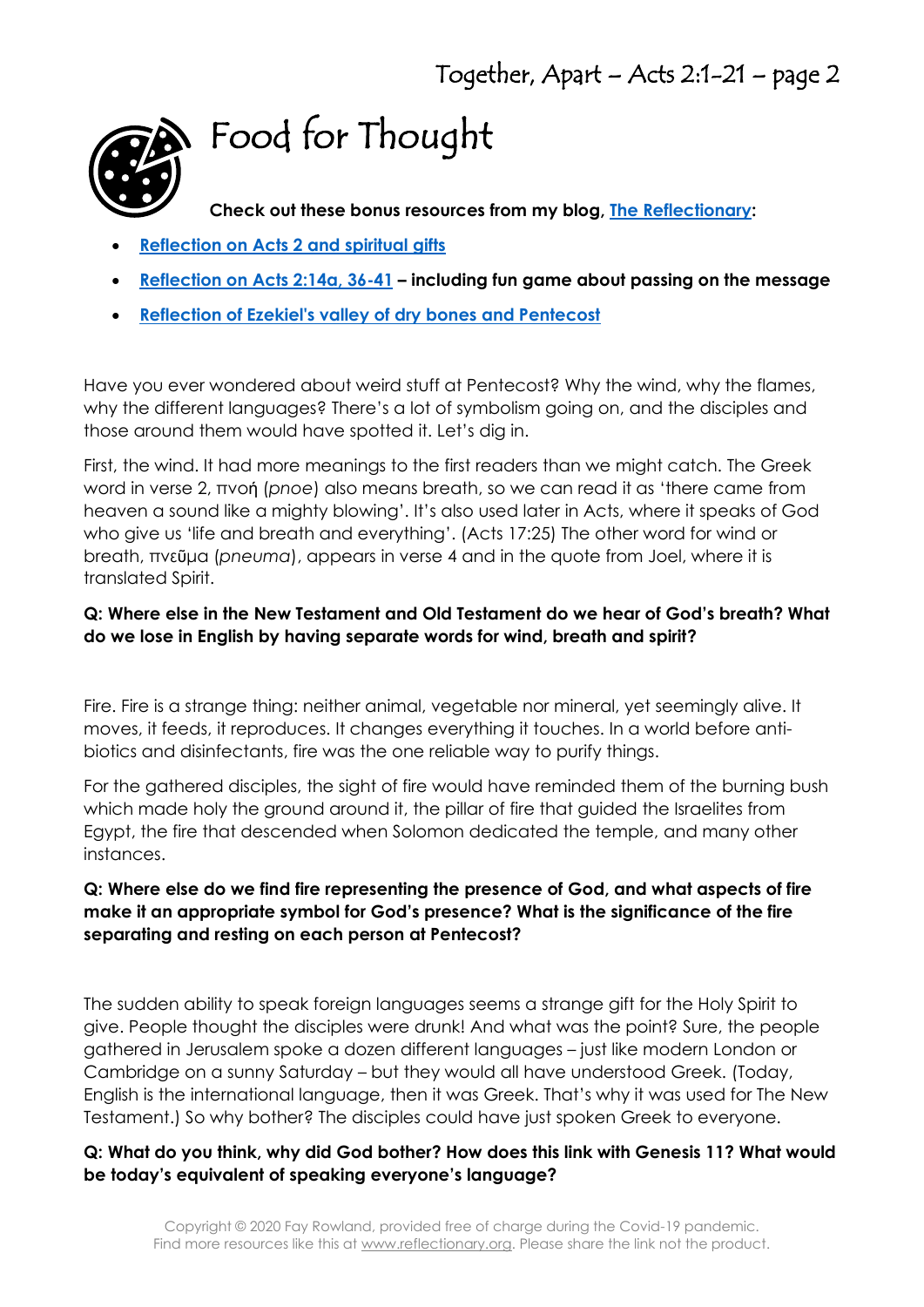

# Inner Space

What's going round your head? Here is a space for you to put your thoughts on paper. You can write, draw … whatever you like. What will you put here?

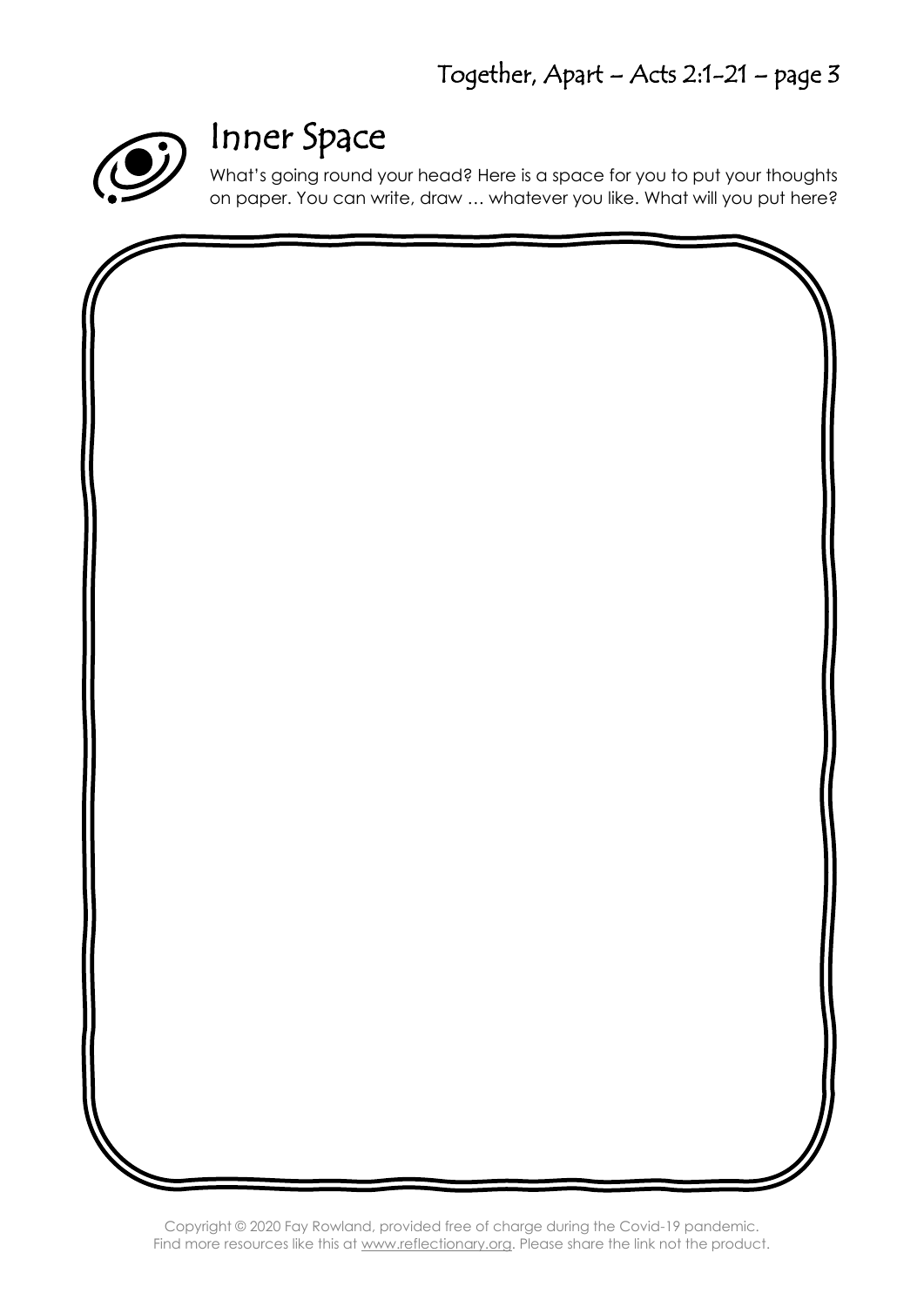

Looking Closer

Imagine you are part of that group of disciples. You are all waiting for the helper that

Jesus has promised he would send to you.

Jesus said he would send someone to help you with the job of telling everyone about him. Phew! Glad about that. It's a massive job, and there's no way you disciples can do that on your own. You need this helper!

**What do you think the disciples were expecting the helper to be like? Write or draw your answer here.**





The disciples hear the sound of loud blowing, and see little flames dancing above their heads. It's kinda weird, but no-one is frightened. Instead they feel empowered, and they turn out from their huddle to the crowds around and start talking about God!

Amazingly, everyone can understand them, even though the crowds are from all over the world! God's Holy Spirit helps the disciples to speak to the crowd in each person's own languages.

**God knows your language too. How do you think the people in the crowd felt, hearing God speak their language? Draw or write it here.**

Then Peter has a lightbulb moment. This is what God had promised long ago! Peter remembers part of the Old Testament talking about God's promise that he would pour out his Holy Spirit on all people. (It's in Joel 2:28–32, and quoted in our passage).

In the past, God's sprit had rested on only certain people for a short time, for a job they had to do, for example.

But now God says that all his children will be full of his Spirit, like a glove is full of a hand, or a balloon is full of air.

#### **What do you think it means to be full of God's Holy Spirit?**

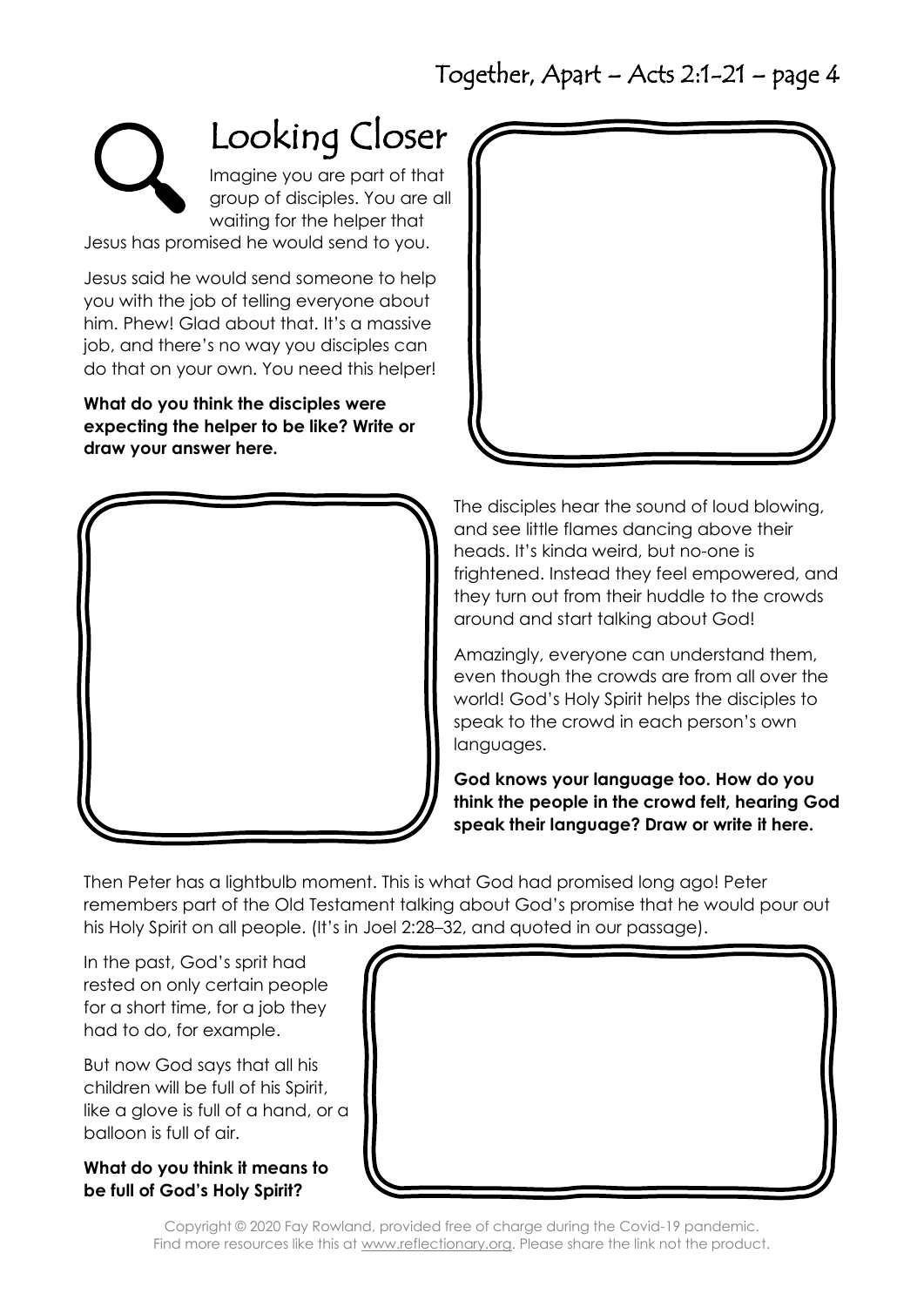

# I Wonder…

Read or listen to the passage and let it sit in your mind for a while.

Which words, phrases or ideas jump out? What rings a bell or what have you noticed for the first time? Why do you think that might be?

**I wonder what is the most important part.**

**I wonder what God is saying to you today.**

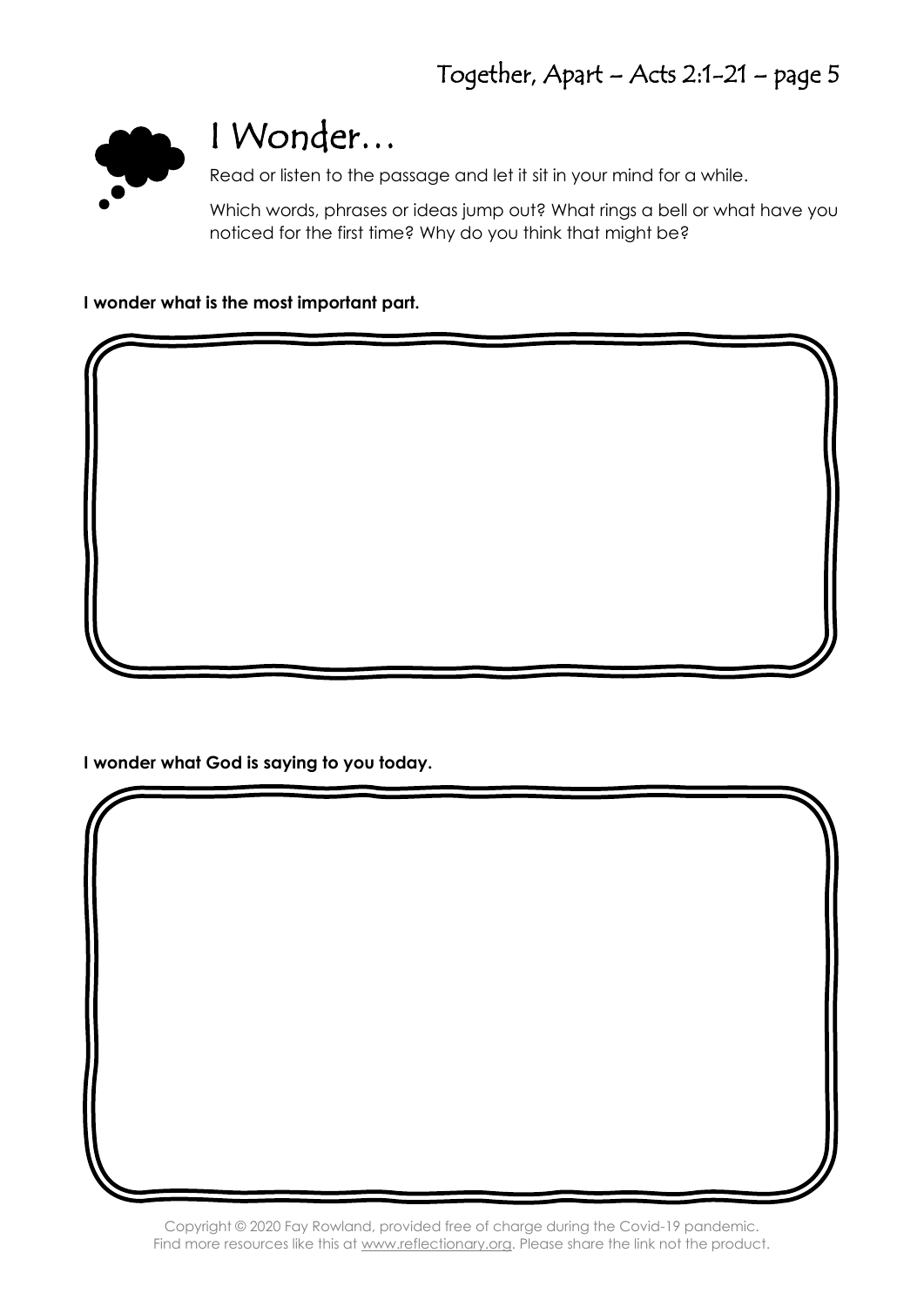

# Take a Break

Put on some music, or listen to the passage being read out while you simply sit and be. You can colour the picture below, or fill it with zentangles, or you can just spend the time breathing.

Acts 1 on Bible Gateway audio [ESV](https://www.biblegateway.com/audio/mclean/esv/Acts.1) – [Message](https://www.biblegateway.com/audio/dolan/msg/Acts.1) – [NIV \(Dramatised\)](https://www.biblegateway.com/audio/dramatized/niv/Acts.1) – NIV [\(Suchet\)](https://www.biblegateway.com/audio/suchet/nivuk/Acts.1)

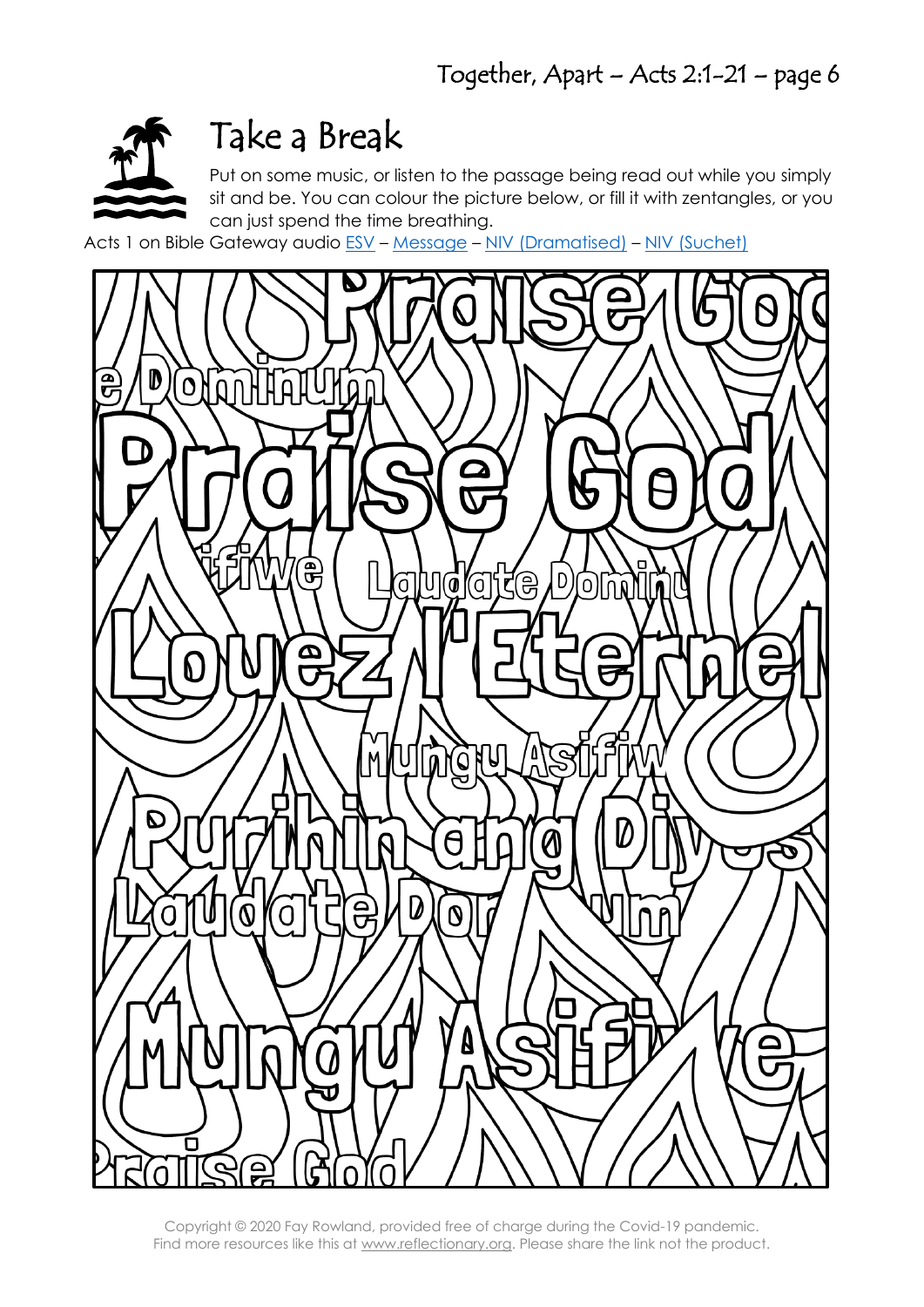

# Creation Station – Gyrocopters!

Add some fun to your Pentecost celebrations and praise God in all the languages from A to Z with these awesome gyrocopters!

## You will need:

- Paper you can make three gyrocopters from a sheet of A4
- Scissors
- Paper clips
- Pens in flame colours for decoration
- Languages crib sheets (pages 8 & 9)

## What to do:

- 1. Cut an A4 sheet into thirds, about 20cm x 10cm.
- 2. Snip the sides at the halfway mark, about onethird of the way in.
- 3. Snip the upper edge down the middle, to level with the first snips.
- 4. Fold the lower section into thirds to make a thick body and clip the layers together.
- 5. Decorate the wings of the gyrocopter with flames on both sides.



- 6. Decorate the body with words praising God in whatever different language you might know (Look on the cheat-sheets for lots of different languages.)
- 7. Bend the two wings out at right angles, one to each side.
- 8. Drop your gyrocopter from a high place or throw it in the air and watch it spiral down.
- 9. When everyone has finished making gyrocopters, throw them all into the air together and catch whichever one lands near you. Then everyone can shout aloud the praises of God in all the languages together – your own mini-Pentecost!

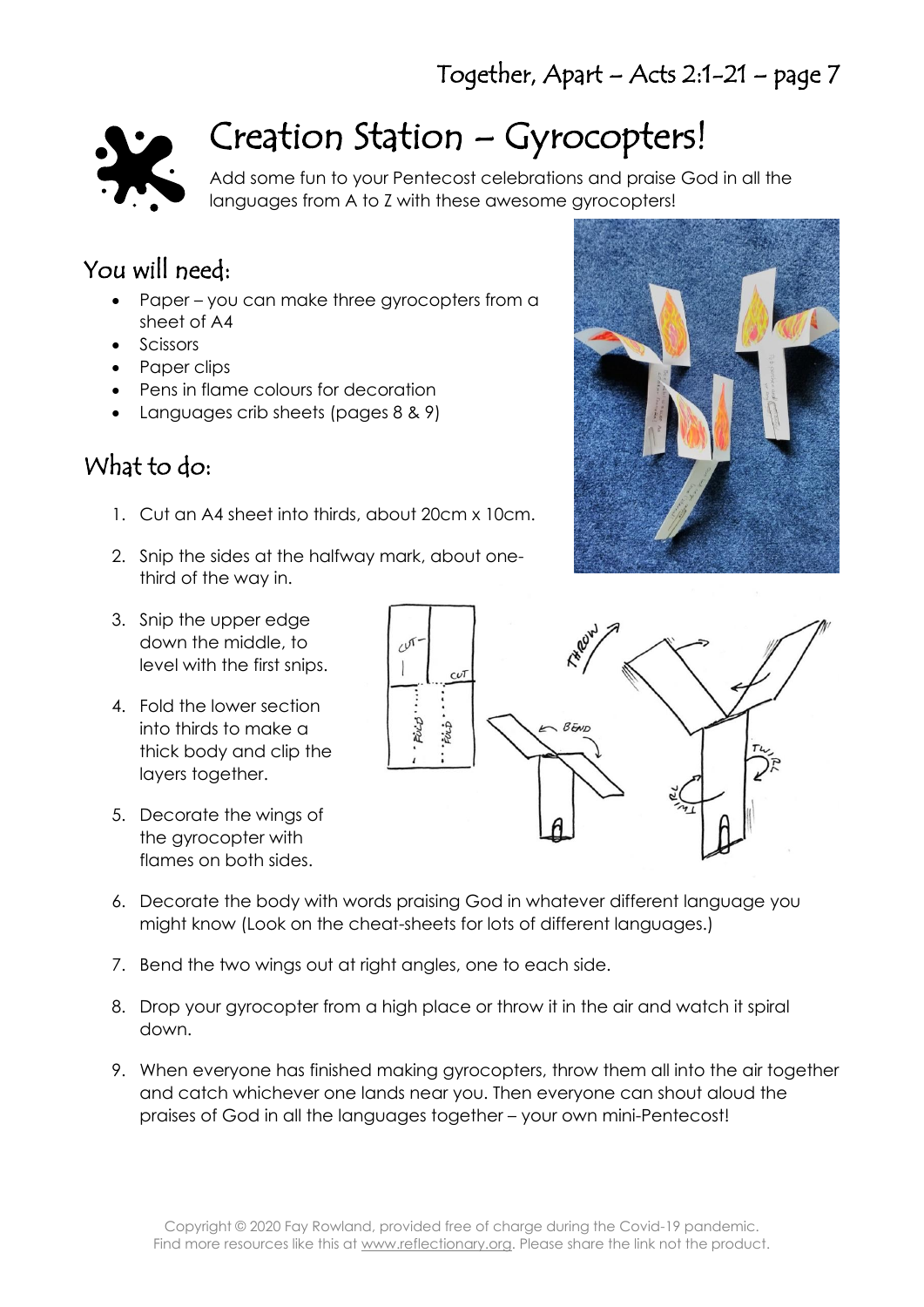**Arabic** فَلِيُسَبِّحِ اللّٰہَ كُلُّ ما يَتَنَفَّسُ!<br>مَسْتَسَبِّدَتِ  $\overline{\phantom{a}}$ ِنَّہُ مُ ر<br>پا

(faliusabbih allh kull ma yatanaffasu!)

### **Bulgarian**

## Всичко що диша нека хвали Господа

(Vsichko shto disha neka khvali Gospoda)

### **Czech**

Všechno, co dýchá, ať chválí Hospodina!

### **Danish**

alt hvad der ånder, pris Herren!

## **English**

Let everything that has breath praise the Lord!

## **French**

Que tout ce qui respire loue l'Eternel!

## **Greek**

Μεγαλύνει ἡ ψυχή μου τὸν κύριον (megalynei hey psyche mou ton kyrion)

## **Hebrew**

## כֹּל הַנִּשָׁמָה תְּהַלֵּל יָה

(kol haneshama tehalel adonai)

## **Irish**

Moladh a nuile anál an Tighearna.

### **Japanese**

## 生きているものはみな、主に賛美の声を上げなさい。

(Ikite iru mono wa mina, omo ni sanbi no koe o age nasai)

### **Korean**

## 살아 있는 모든 피조물들아, 여호와를 찬양하라!

(sal-a issneun modeun pijomuldeul-a, yeohowaleul chan-yanghala!)

### **Latin**

Omnis spiritus laudet Dominum!

### **Maori**

E nga mea katoa e whai manawa ana, whakamoemititia a Ihowa.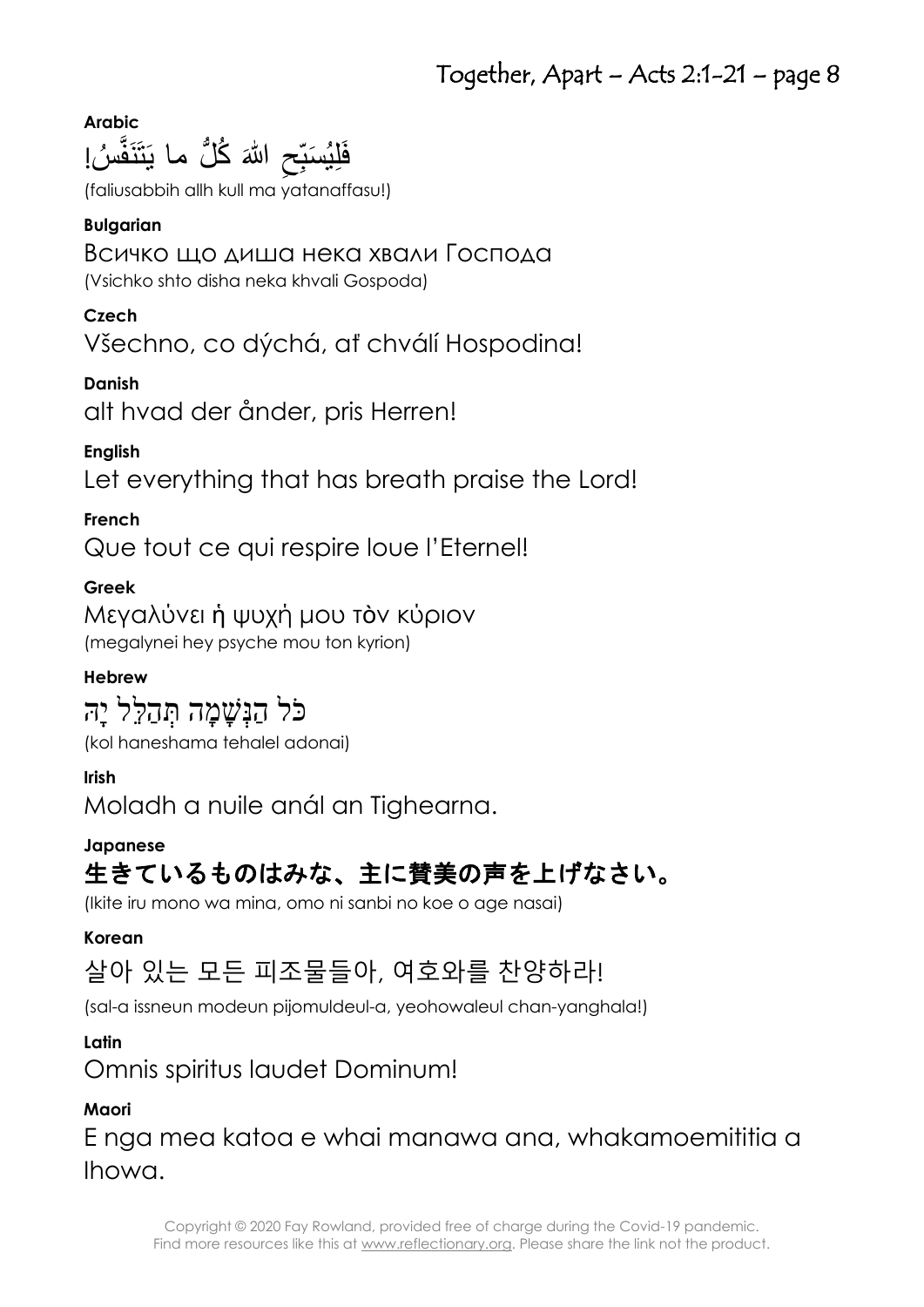#### **Norwegian**

Alt som har ånde, love Herren!

#### **Oriya**

### ନିଶ୍ୱାସପଶ୍ୱାସଧାରୀ ପ୍ରତ୍ୟେକ ପାଣୀ ସଦାପଭୁଙ୍କର ପଶଂସା କର!

(niśẇāsapraśẇāsadhārī pratẏēka prāṇī sadāprabhuṅkara praśansā kara!)

#### **Polish**

Niech wszystko, co oddycha, chwali Pana.

#### **Quechua**

Mandaj Diostaca, ñuca almahuanmi alli nicuni.

#### **Russian**

Все дышащее да славит Господа! (Vse dyshashcheye da slavit Gospoda!)

#### **Spanish**

¡Que todo lo que respira alabe al Señor!

#### **Turkish**

Nefes alan her canlı Yah'ı yüceltsin

#### **Urdu**

# ہر ايک جاندار خداوند کی حمد کرےُ!

(har aik jandaar khudawand ki hamd kere)

#### **Vietnamese**

Hỡi mọi loài sinh vật hãy ca ngợi Chúa.

#### **Welsh**

Pob perchen anadl, molianned yr Arglwydd.

#### **Xhosa**

Vumela konke okuphefumulayo ukuba kudumise iNkosi!

#### **Yiddish**

לאַזו אַלץ וואָס האָט אַטעם לויבו די האָר (lozn alts vos hot otem loybn di har)

#### **Zhongwen (Chinese)**

## 凡 有 气 息 的 都 要 **赞** 美 耶 和 **华!**

(Fán yǒu qì xī de dōu yào zànměi yēhéhuá)

I confess that I do not speak all these languages, so if you have any corrections or improvements, please let me know.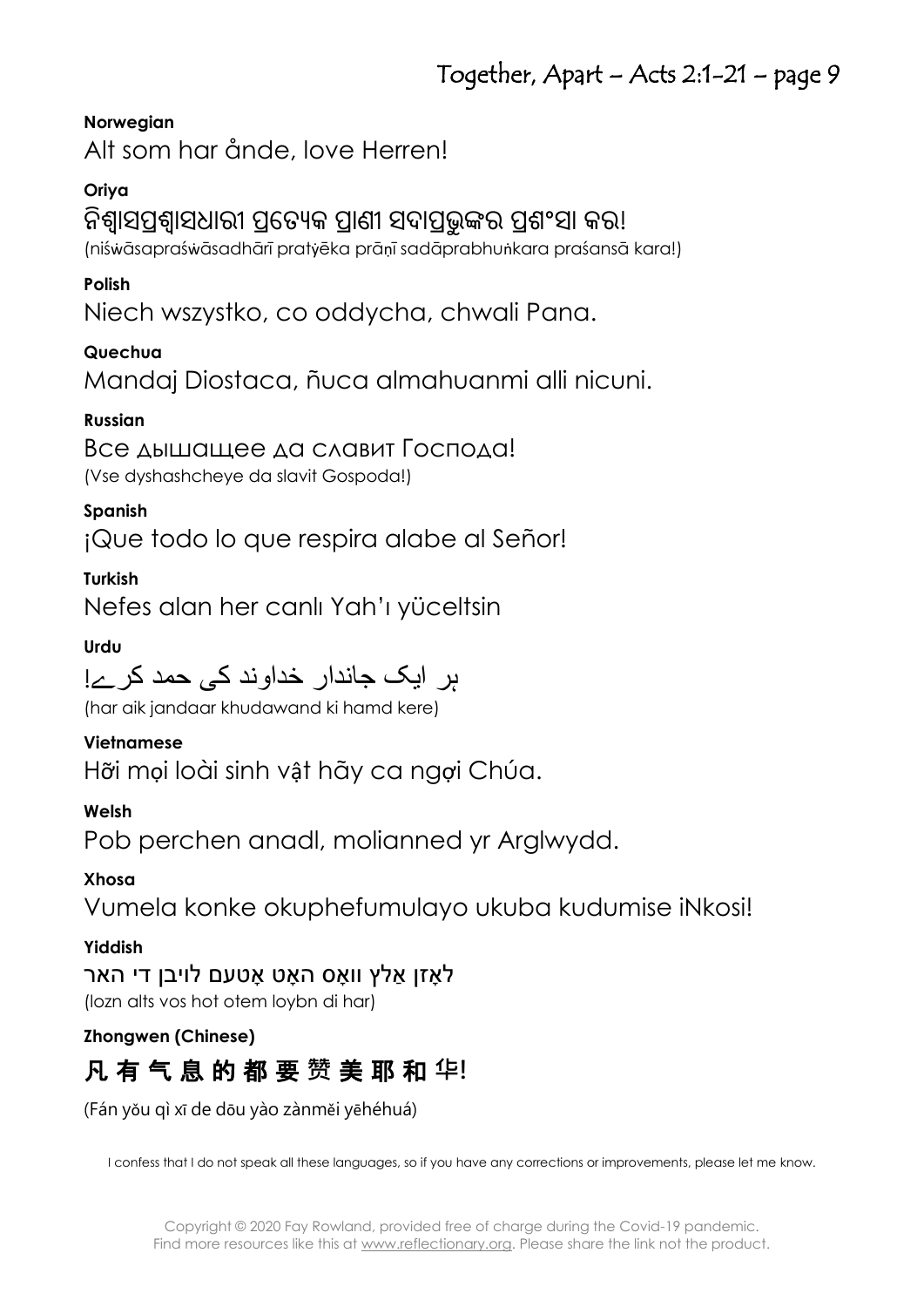

# All Together Now

"I will pour out my Spirit on all people"

Here are some ideas for activities you could try during the week.

• Colour both sides of a paper plate with red, orange and yellow, then cut wavy lines from the centre to the rim, leaving the edge uncut. Bend the wavy triangles upwards and you have a flame hat! You can add gold glitter if you want more mess.



- Learn a new language. You could ask someone you know from another country, or check out the crib sheets on pages 8 & 9, even if you only learn how to say 'Praise God', or 'could I have a cup of tea please?'
- Pentecost is the birthday of the church. Why not organise a birthday party? Jelly and ice cream for me please! You could wear your flame hats and throw gyrocopters.
- At Pentecost, the disciples found that, with the Holy Spirit's help, they could do things they would never have thought they could. If you knew that you could not fail, what would you step out to do for God? Chat with God about that.
- Go fly a kite! (You could even make it first.)
- Eat some flame food. Can you make a meal just of red, yellow and orange food? Arrange it on your plate so that it looks like flames.

What else can you think of?

#### **My ideas:**

#### Which will you do this week?